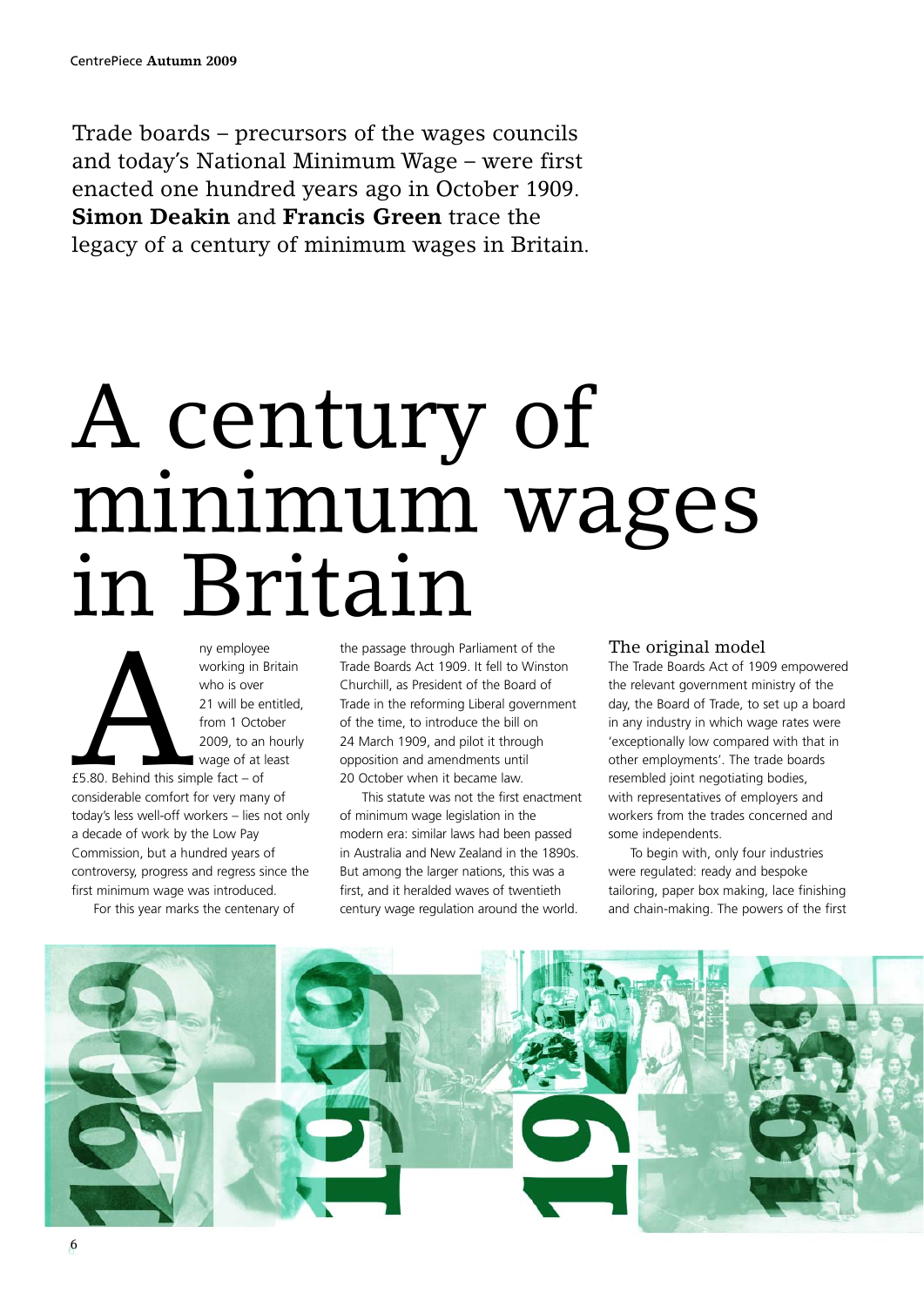boards were strictly confined: they could only set minimum hourly rates and equivalent piece rates. Nevertheless, for those covered, mainly women, it was effective in raising living standards and reducing poverty.

An expansion of the trade boards' functions and numbers followed after the First World War. By 1921, there were over 40 boards in place, covering three million workers in Britain, and a parallel system was to follow in Northern Ireland. The model was that the boards should do what, in other circumstances, was done through collective bargaining. Later the boards' powers were extended to include regulation of holiday entitlements.

The reforming Wages Councils Act 1945 was based on the premise that the state should use its powers not simply to ameliorate the effects of 'sweating' (extreme low pay and casualisation of employment) but to 'keep collective bargaining going when economic circumstances tended to destroy it'. The trade boards became 'wages councils'. At this point, approximately one in four of all workers were covered by statutory regulation.

These first minimum wages in Britain had emerged after a long period of activism in protest against the 'sweating' of labour, especially among women. And yet, the model fell a long way short of establishing a universal legal entitlement to a minimum wage.

In their 1897 book *Industrial Democracy*, Beatrice and Sidney Webb

The 1998 National Minimum

trade boards model of 1909

Wage Act owes much to the original

had argued for 'a systematic and comprehensive Labour Code, prescribing the minimum conditions under which the community can afford to allow industry to be carried on; and including not merely definite precautions of sanitation and safety, and maximum hours of toil, but also a minimum of weekly earnings'.

But the solution arrived at by 1945 was a compromise that involved the expansion of wages councils alongside government encouragement for industrylevel, multi-employer bargaining.

## After the Second World War

The wages councils system struggled to maintain its legitimacy in the post-war years. The prevailing view was that the retention of statutory controls was holding back the development of voluntary collective bargaining. Several wages councils, covering around half a million workers, were abolished in the 1960s and 1970s.

In the 1980s, the policy pendulum moved decisively in the direction of labour market deregulation. The Wages Act 1986 removed the powers of the wages councils to set more than basic time and piece rates, in the process eliminating all statutory paid holiday entitlements. Complete abolition of the remaining 26 councils followed in 1993.

This time of retreat on regulation coincided with a renewal of economic analysis of the effects of minimum wages. Against the then-prevailing economists' view that raising wages induced employers The Webbs, early proponents of a national minimum wage, argued that it could help realign Britain's industrial structure with the wider interests of society

to reduce employment (the extent of loss depending only on the elasticity of labour demand), new models of the labour market claimed to represent the reality of many low-skilled labour markets better than the textbook model of perfect competition. The idea of 'monopsony' (see previous article) introduced a substantial element of ambiguity, even suggesting that moderate rises in minimum wages would increase employment, because of their positive effects on labour supply.

Simultaneously, advances in empirical research techniques and the availability of new sources of data revealed instances of minimum wage increases in the United States that induced only very modest changes in employment, either positive or negative. In Britain, research on the wages councils was finding no beneficial employment increases from